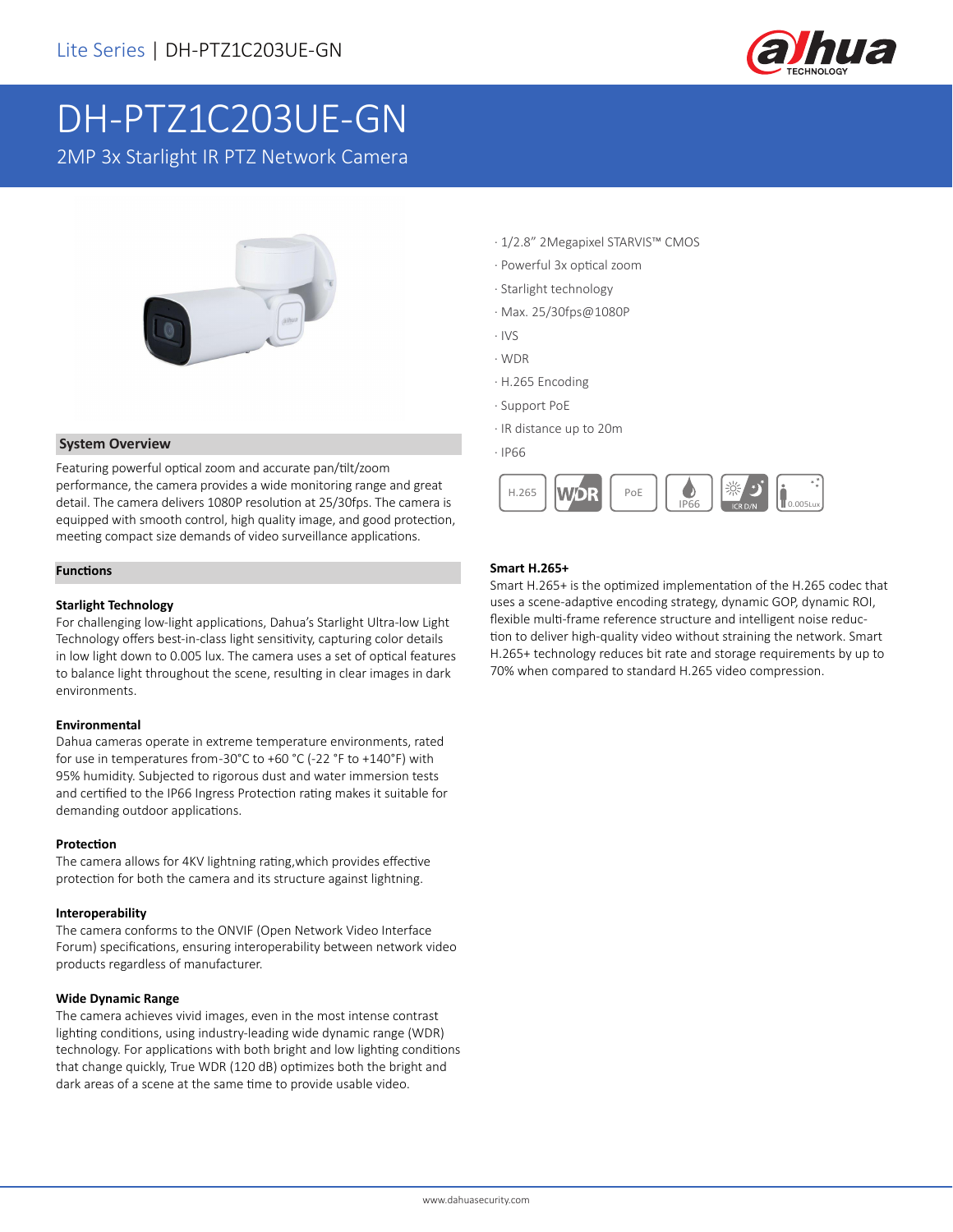## Lite Series | DH-PTZ1C203UE-GN

| <b>Technical Specification</b>                                    |                                                                                     |                                |                     | Video Bit Rate                | H.264: 216Kbps-8192Kbps<br>H.265: 108Kbps-8192Kbps |                                |                                                                                                   |
|-------------------------------------------------------------------|-------------------------------------------------------------------------------------|--------------------------------|---------------------|-------------------------------|----------------------------------------------------|--------------------------------|---------------------------------------------------------------------------------------------------|
| Camera                                                            |                                                                                     |                                |                     |                               |                                                    | Day/Night                      | ICR                                                                                               |
| Image Sensor                                                      | 1/2.8" STARVIS™ CMOS                                                                |                                |                     |                               |                                                    | <b>BLC</b>                     | Support                                                                                           |
| Max. Resolution                                                   | 2MP                                                                                 |                                |                     |                               |                                                    |                                |                                                                                                   |
| <b>Effective Pixels</b>                                           | 1920 (H) × 1080 (V)                                                                 |                                |                     |                               |                                                    | <b>WDR</b>                     | 120dB                                                                                             |
| <b>ROM</b>                                                        | 128MB                                                                               |                                |                     |                               |                                                    | <b>HLC</b>                     | Support                                                                                           |
| RAM                                                               | 256MB                                                                               |                                |                     |                               |                                                    | White Balance                  | Auto/Indoor/Outdoor/Tracking/Manual/Sodium lamp/<br>Natural/Street lamp                           |
| Electronic Shutter Speed                                          | $1/3 - 1/30000s$                                                                    |                                |                     |                               |                                                    | Gain Control                   | Auto/Manual                                                                                       |
|                                                                   | Color: 0.005Lux@F1.8                                                                |                                |                     |                               | Noise Reduction                                    | 2D/3D                          |                                                                                                   |
| B/W: 0.0005Lux@F1.8<br>Minimum Illumination<br>OLux (IR light on) |                                                                                     |                                |                     | <b>Motion Detection</b>       | Support                                            |                                |                                                                                                   |
| IR Distance                                                       | 20m (65.6ft)                                                                        |                                |                     |                               |                                                    | Region of Interest (RoI)       | Support                                                                                           |
| IR On/Off Control                                                 |                                                                                     | Zoom Prio/Manual/SmartIR       |                     |                               |                                                    | Electronic Image Stabilization | Support                                                                                           |
| IR LED Number                                                     | $\mathbf{1}$                                                                        |                                |                     |                               | Defog                                              | <b>Electronic Defog</b>        |                                                                                                   |
| Lens                                                              |                                                                                     |                                |                     |                               | Digital Zoom                                       | 16x                            |                                                                                                   |
| Focal Length                                                      | 2.7mm-8.1mm                                                                         |                                |                     |                               |                                                    | Audio                          |                                                                                                   |
| Aperture                                                          | F1.8~F2.7                                                                           |                                |                     |                               |                                                    | Audio Compression              | G.711A; G.711Mu; G.726; AAC; MPEG2-Layer2;<br>G.722.1; G.729                                      |
| Field of View                                                     | H: 46.43°-106.79°<br>V: 25.91°-57.88°                                               |                                |                     |                               |                                                    | Audio In                       | $\mathbf{1}$                                                                                      |
| Optical Zoom                                                      | 3x                                                                                  |                                |                     |                               |                                                    | Audio Out                      | $\mathbf{1}$                                                                                      |
| Focus Control                                                     | Auto/Semi-Auto/Manual                                                               |                                |                     |                               |                                                    | Network                        |                                                                                                   |
| Close Focus Distance                                              | $0.8m - 1.7m$                                                                       |                                |                     |                               |                                                    | <b>Ethernet Port</b>           | 1 RJ-45 Port 10/100Base-T                                                                         |
| Iris Control                                                      | <b>Fixed Iris</b>                                                                   |                                |                     |                               |                                                    |                                | IPv4; IPv6; HTTP; HTTPS; 802.1x; Qos; FTP; SMTP;<br>UPnP; SNMP; DNS; DDNS; NTP; SNMPv1/v2c/       |
|                                                                   | Detect                                                                              | Observe                        | Recognize           | Identify                      |                                                    | Network Protocol               | v3(MIB-2); ARP; RTCP; RTSP; RTP; TCP; UDP; IGMP;<br>ICMP; DHCP; PPPoE                             |
| DORI Distance                                                     | 101.4m<br>(332.68 ft)                                                               | 40.6m<br>$(133.20 \text{ ft})$ | 20.3m<br>(66.60 ft) | 10.1m<br>$(33.14 \text{ ft})$ |                                                    | Interoperability               | ONVIF; CGI                                                                                        |
| PTZ                                                               |                                                                                     |                                |                     |                               |                                                    | <b>Streaming Method</b>        | Unicast / Multicast                                                                               |
| Pan/Tilt Range                                                    | Pan: 0°-180°; Tilt: -5°-55°                                                         |                                |                     |                               | User/Host                                          | 20 (Total bandwidth 48M)       |                                                                                                   |
| Manual Control Speed                                              | Pan: 6°/s; Tilt: 3°/s                                                               |                                |                     |                               | Edge Storage                                       | FTP; Micro SD card (256G); P2P |                                                                                                   |
| Intelligence                                                      |                                                                                     |                                |                     |                               |                                                    | <b>Browser</b>                 | IE7 and newer versions<br>Chrome 42 and older versions<br>Firefox 52 and older versions<br>Safari |
| <b>IVS</b>                                                        | Tripwire; Intrusion; Object Abandoned/Missing                                       |                                |                     |                               |                                                    | Management Software            | Smart player<br>Configtool<br>SMART PSS<br><b>DMSS</b>                                            |
| Advanced Intelligence<br>Video                                    | Heat Map; Face Detection                                                            |                                |                     |                               |                                                    |                                |                                                                                                   |
| Video Compression                                                 | H.265; H.264BaselineProfile; H.264MainProfile;                                      |                                |                     |                               |                                                    | Certifications                 | <b>DSS</b>                                                                                        |
|                                                                   | H.264HighProfile; MJPEG; H.265 +; H.264+                                            |                                |                     |                               |                                                    | Certifications                 | CE: EN55032/EN55024/EN50130-4                                                                     |
| <b>Streaming Capability</b>                                       | 3 Streams                                                                           |                                |                     |                               |                                                    |                                | FCC: Part15 subpartB, ANSI C63.4-2014                                                             |
| Resolution                                                        | 1080P (1920×1080); 1.3M (1280×960); 720P<br>(1280×720); D1 (704×576); CIF (352×288) |                                |                     |                               |                                                    | Electrical                     | DC12V/1.5A±10%                                                                                    |
|                                                                   | Main Stream:<br>1080P/1.3M/720P(1-25/30fps)<br>Sub Stream 1:<br>D1/CIF(1-25/30fps)  |                                |                     |                               |                                                    | Power Supply                   | POE (802.3af)                                                                                     |
| Video Frame Rate                                                  |                                                                                     |                                |                     |                               |                                                    | Power Consumption              | 7W<br>11W (PTZ, IR light)                                                                         |
|                                                                   | Sub Stream 2:<br>720P/D1/CIF(1-25/30fps)                                            |                                |                     |                               | Environmental                                      |                                |                                                                                                   |
| <b>Bit Rate Control</b>                                           | Variable Bit Rate/Constant Bit Rate                                                 |                                |                     |                               |                                                    | <b>Operating Conditions</b>    | $-30^{\circ}$ C to +60 $^{\circ}$ C (-22 $^{\circ}$ F to 140 $^{\circ}$ F)                        |